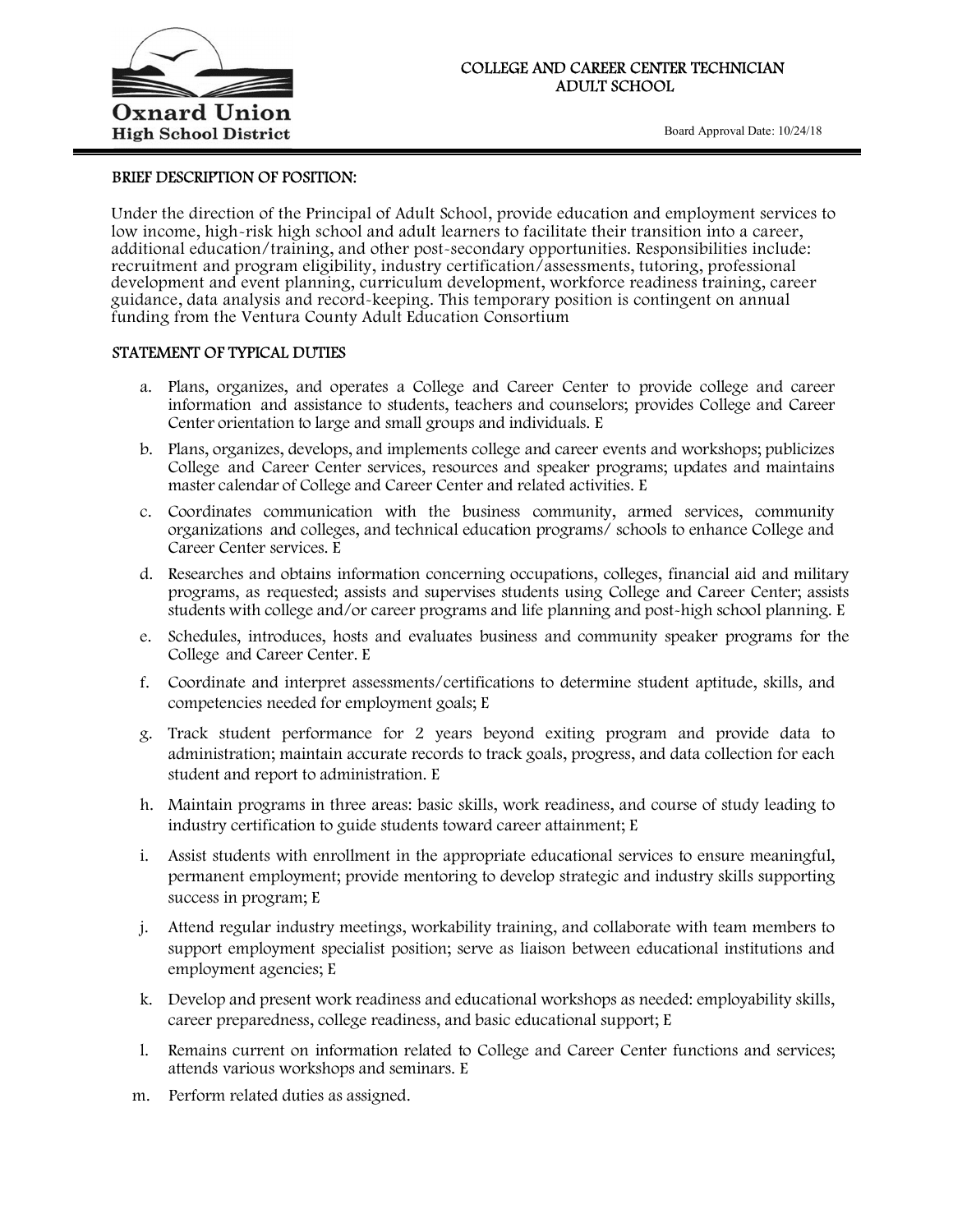#### KNOWLEDGE AND ABILITIES

Knowledge of:

- Administering workforce development programs;
- Writing and evaluating career development curriculum;
- Marketing career development programs;
- Industry and education partnerships, employment related agencies, school district program any special projects that relate to education and training to employment;
- Workforce Investment Act (WIOA II) policies, procedures, and regulations;
- Interpersonal skills using tact, patience and courtesy; and
- Applicable sections of the State Education Code and law.

Ability to:

- Plan, organize and operate a College and Career Center
- Assists in the planning, organization and implementation of College and/or Career Fairs for the benefit of all Oxnard Adult School students.
- Assists counselors and administrators at each site in educating students and families with regards to opportunities in career technical education pathways.
- Provide instruction within the assigned subject area;
- Establish and maintain effective relationships with business and industry representatives to establish internship programs;
- Establish and maintain cooperative and effective working relationships with others;
- Monitor and evaluate student progress
- Train and provide work direction to others;
- Maintain records;
- Compile and verify data and prepare reports;
- Maintain current knowledge of program rules, regulations, requirements and restrictions;
- Analyze situations accurately and adopt an effective course of action;
- Work independently with little direction;
- Meet schedules and time lines;
- Operate computer and navigate internet;
- Public speaking;
- Above average writing skills;
- Ability to facilitate workshops; and
- Facilitate workshops and teach career development curriculum.

### EDUCATION AND EXPERIENCE

Any combination equivalent to: graduation from high school supplemented by college-level course work in career guidance or related field and two years of increasingly responsible clerical experience.

### PHYSICAL CHARACTERISTICS

Must be able to bend, stoop, reach, lift and stand for prolonged periods; see to read fine print; depth perception to file; use hands and fingers to operate office equipment; speak clearly; and hear well enough to communicate effectively in person and on the telephone to be able to perform all tasks.

### WORKING CONDITIONS:

Adult School College and Career Center environment.